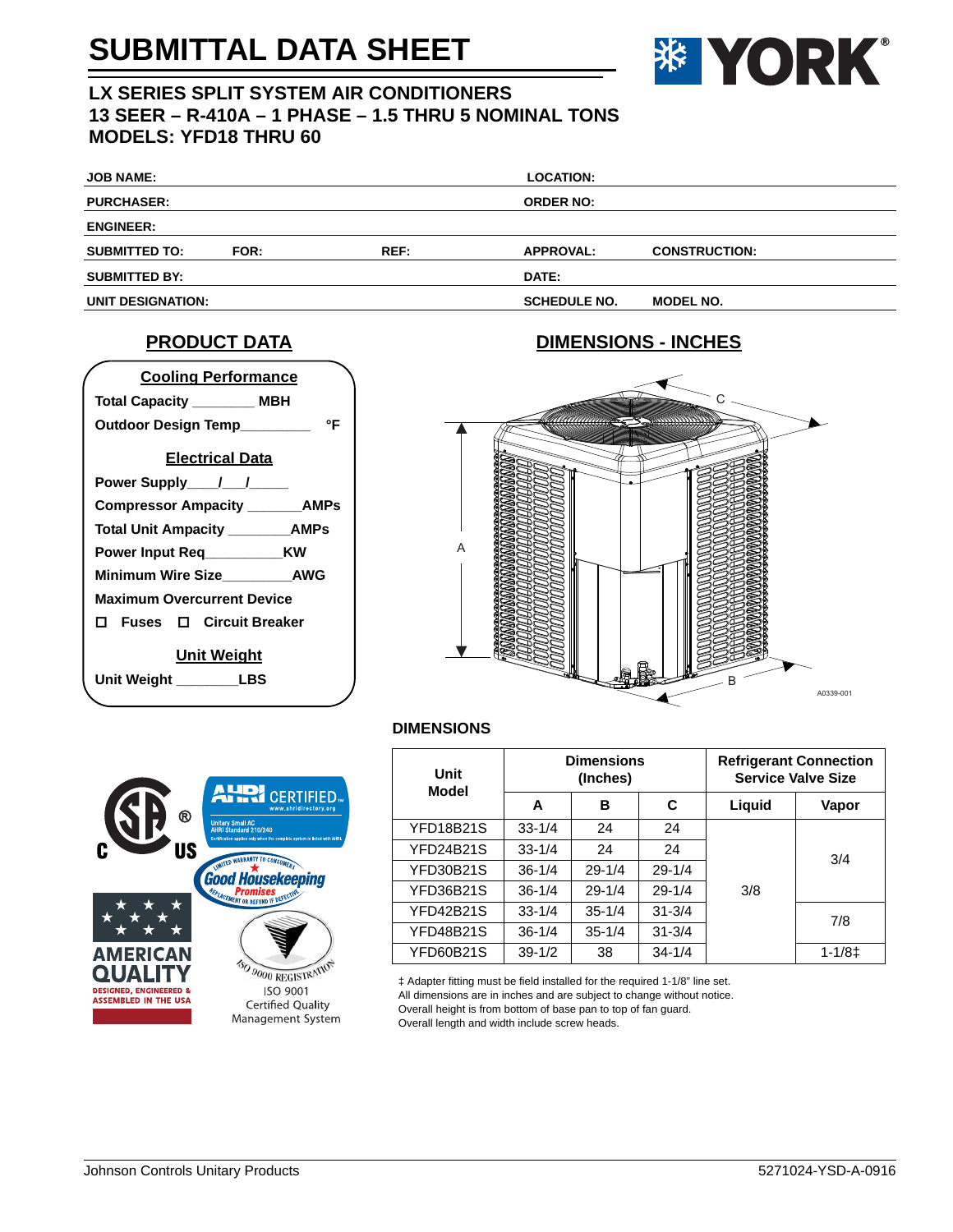#### **FEATURES**

- **Quality Coils -** Enhanced aluminum fins are mechanically bonded to copper tubing.
- **Scroll Compressor -** Featuring the newest generation of high efficiency scroll compressors.
- **Copper filter-drier -** The factory installed filter drier features copper construction for reliable long term protection
- **Easier Installation -** Independent panels provide quick access for unit setup. Installation time is reduced by easy power and control wiring access. Options are provided for indoor piston or TXV. The factory installed filter-drier and factory charge for a 15-Ft lineset means less time spent brazing and charging the system. The small base dimension and reduced unit clearances make for easier retrofits.
- **Accessible Information -** QR code on unit provides quick access to technical documents and warranty information.
- **Durable Finish -** The coated steel wire fan guard, coated external fasteners, and pre-treated G90-equivalent galvanized steel chassis components resist corrosion and rust creep. Champagne colored powdercoat paint further protects external panels.
- **Rugged Coil Protection -** Coils are protected from mechanical damage by a proven stamped steel coil guard design
- **Protected Compressor -** Compressors are protected internally by a high pressure relief valve and a temperature sensor, and externally by the system high pressure switch. The liquid line filter-drier is factory installed to protect the compressor against moisture and debris.
- **Reliable Operation -** Ball bearing fan motors provide superior performance in extreme temperatures.
- **Environmentally Friendly -** CFC-free R-410A refrigerant delivers environmentally friendly performance with zero ozone depletion.
- **Top Discharge -** Warm air is blown up, away from the structure and any landscaping and allows compact location on multi-unit applications.
- **Low Operating Sound Levels -** The sturdy cabinet and top design provides sound performance of 76 dBA or lower. Compatible accessories for further sound reduction are also available.
- **Better Service Access -** Diagonal base valves with open access for low-loss fittings, single panel access to the electrical controls, swing out control box for full corner access, and removable fan guard allow easy access for unit maintenance.
- **Agency Listed -** Safety certified by CSA to UL 1995 / CSA 22.2. Performance certified to ANSI/AHRI Standard 210/240 in accordance with the Unitary Small Equipment certification program.

#### **WARRANTY SUMMARY\***

Standard 5-Years limited parts warranty. Standard 10-Years limited compressor warranty.

#### **Extended 10-Years limited parts warranty** when product is

registered online within 90 days of purchase for replacement or closing for new home construction.

\*Does not apply to R-22 models, 3-Phase models, or Internet sales. See Limited Warranty certificate in User's Information Manual for details.

## **TYPICAL CLEARANCES**

The minimum clearances for a typical installation are shown below. See the Technical Guide for alternate installations.

- 10" Clearance Coil Area
- 48" Overhead Clearance
- 18" Minimum Service Panel Access
- 24" Minimum Unit to Unit Distance

#### **MATCHING AIR SIDE EQUIPMENT**

| Model No.          |  |
|--------------------|--|
| Submittal Form No. |  |

### **FIELD INSTALLED ACCESSORIES**

| OD Unit Anti Short Cycle Kit (S1-2TD08700124BK) |  |
|-------------------------------------------------|--|
| Standard Low Ambient Control (S1-2LA06700424)   |  |
| Advanced Low Ambient Control (S1-2LA04701024)   |  |
| Low Pressure Switch Kit (S1-2PS06700524)        |  |
| High Ambient Condenser Fan Motor S1-FHM****HT   |  |
| Outdoor Communicating Board Kit S1-33102952310  |  |
| Indoor Blower-Off Delay Kit S1-2FD06700224      |  |
| Compressor Start Assist (S1-2SA067              |  |
| Compressor Crankcase Heater (S1-025             |  |
| Support Feet (S1-HPRKIT-                        |  |
| Anchor Bracket Kit (S1-1HK0401)                 |  |
| Indoor TXV Kit (S1-1TVM                         |  |
| Wall Mount Kit (S1-ACB-<br>1*                   |  |
| Winter Cover Kit (S1-CCVRE                      |  |
| Cold Weather Charging Tent S1-CHGTENT01         |  |
| Touch-up Paint (S1-5130153_                     |  |
| Compressor Sound Blanket (S1-010076             |  |
|                                                 |  |

\* See price pages for accessory information.

*Refer to Technical Guide for detailed specifications on the unit and its accessories.*

*Verify the actual ratings for each specific matchup in the online AHRI directory at www.ahridirectory.org at the time of bid or sale. It is also recommended to print the rating certificate, if needed, at the time of bid or sale.*

Subject to change without notice. Published in U.S.A. 5271024-YSD-A-0916 Copyright © 2016 by Johnson Controls, Inc. All rights reserved. Supersedes: Nothing Supersedes: Nothing Supersedes: Nothing

**York Internation Corp. 5005 York Drive Norman, OK 73069**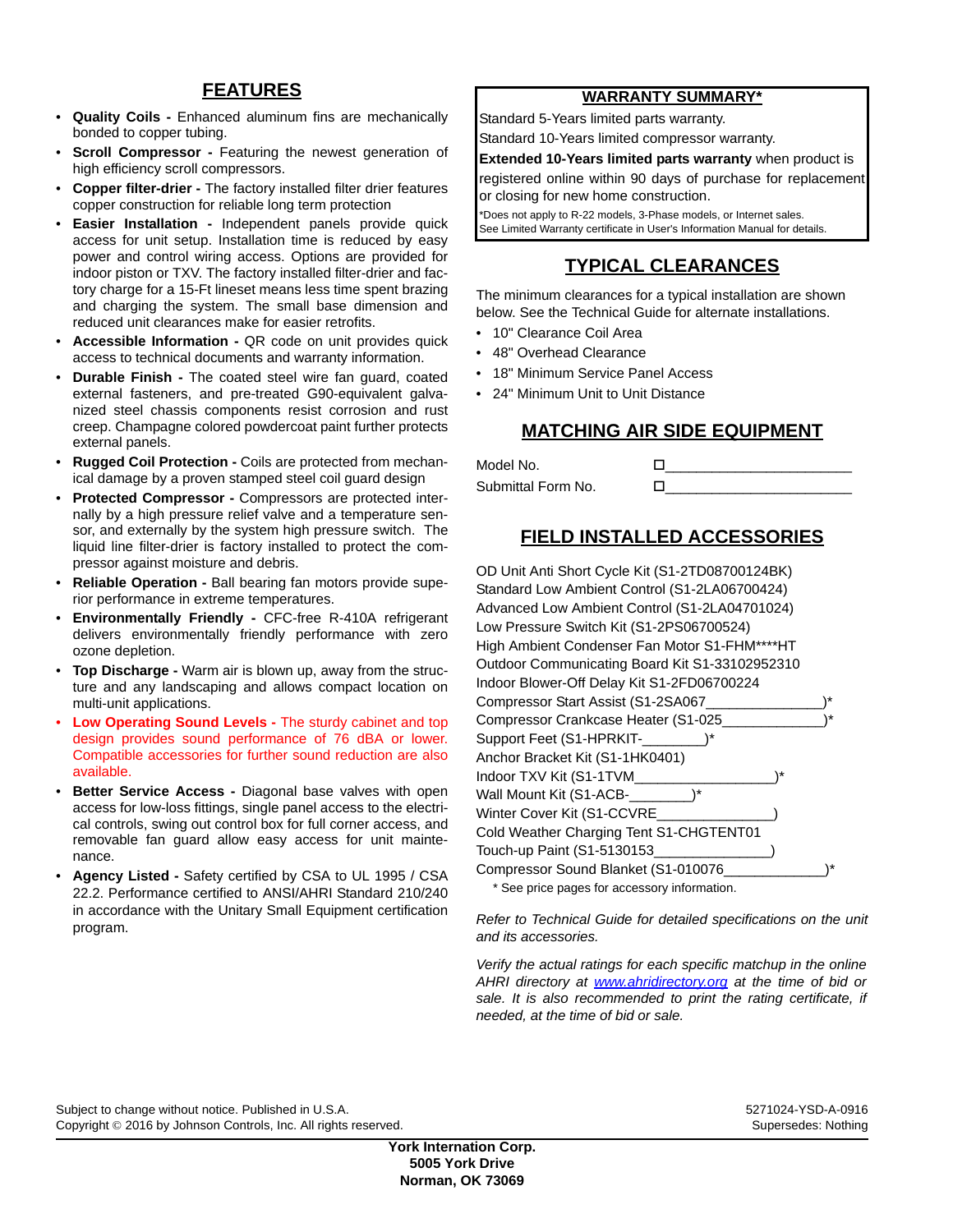## **TABULAR DATA SHEET**



# **LX SERIES SPLIT SYSTEM AIR CONDITIONERS**

**13.0 SEER – R-410A – 1 PHASE – 1.5 THRU 5 NOMINAL TONS**

#### **MODELS: YFD18 THRU 60**

#### **PHYSICAL AND ELECTRICAL DATA**

| <b>MODEL</b>                                     |                                           | <b>YFD18B21S</b>   | <b>YFD24B21S</b> | <b>YFD30B21S</b> | <b>YFD36B21S</b> | <b>YFD42B21S</b> | <b>YFD48B21S</b> | <b>YFD60B21S</b> |  |
|--------------------------------------------------|-------------------------------------------|--------------------|------------------|------------------|------------------|------------------|------------------|------------------|--|
| Unit Supply Voltage                              |                                           | 208-230V, 1¢, 60Hz |                  |                  |                  |                  |                  |                  |  |
| Normal Voltage Range <sup>1</sup>                |                                           | 187 to 252         |                  |                  |                  |                  |                  |                  |  |
| Minimum Circuit Ampacity                         |                                           | 11.7               | 14.5             | 18.1             | 18.9             | 23.7             | 25.7             | 31.1             |  |
|                                                  | Max. Overcurrent Device Amps <sup>2</sup> | 20                 | 25               | 30               | 30               | 40               | 45               | 50               |  |
| Min. Overcurrent Device Amps <sup>3</sup>        |                                           | 15                 | 15               | 20               | 20               | 25               | 30               | 35               |  |
|                                                  | Type                                      | Scroll             | Scroll           | Scroll           | Scroll           | Scroll           | Scroll           | Scroll           |  |
| Compressor                                       | Rated Load                                | 9.0                | 10.9             | 13.4             | 14.1             | 17.9             | 19.5             | 24.3             |  |
|                                                  | Locked Rotor                              | 47.5               | 62.9             | 72.5             | 77.0             | 112.0            | 130.0            | 144.2            |  |
| Crankcase Heater                                 |                                           | <b>No</b>          | <b>No</b>        | <b>No</b>        | <b>No</b>        | <b>No</b>        | <b>No</b>        | <b>No</b>        |  |
|                                                  | Factory External Discharge Muffler        | No                 | <b>No</b>        | <b>No</b>        | <b>No</b>        | <b>No</b>        | <b>No</b>        | <b>No</b>        |  |
| HS Kit Required with TXV                         |                                           | <b>No</b>          | <b>No</b>        | <b>No</b>        | <b>No</b>        | <b>No</b>        | <b>No</b>        | <b>No</b>        |  |
| Fan Diameter Inches                              |                                           | 18                 | 18               | 22               | 22               | 24               | 24               | 26               |  |
|                                                  | <b>Rated HP</b>                           | 1/12               | 1/12             | 1/4              | 1/4              | 1/4              | 1/4              | 1/4              |  |
| <b>Fan Motor</b>                                 | <b>Rated Load Amps</b>                    | 0.64               | 0.64             | 1.30             | 1.30             | 1.30             | 1.30             | 1.30             |  |
|                                                  | Nominal RPM                               | 1000               | 1000             | 850              | 850              | 850              | 850              | 850              |  |
|                                                  | Nominal CFM                               | 2080               | 2200             | 3240             | 3460             | 3850             | 3900             | 3850             |  |
|                                                  | Face Area Sq. Ft.                         | 13.06              | 13.06            | 17.94            | 17.94            | 19.49            | 21.66            | 26.40            |  |
| Coil                                             | Rows Deep                                 | $\mathbf{1}$       | $\mathbf{1}$     | $\mathbf{1}$     | $\mathbf{1}$     | $\mathbf{1}$     | 1                | $\mathbf{1}$     |  |
|                                                  | Fins / Inch                               | 22                 | 22               | 22               | 22               | 22               | 22               | 25               |  |
| Liquid Line Set OD (Field Installed)             |                                           | 3/8                | 3/8              | 3/8              | 3/8              | 3/8              | 3/8              | 3/8              |  |
| Vapor Line Set OD (Field Installed) <sup>4</sup> |                                           | 3/4                | 3/4              | 3/4              | 3/4              | 7/8              | 7/8              | $1 - 1/8^+$      |  |
| Unit Charge (Lbs. - Oz.) <sup>5</sup>            |                                           | $4 - 5$            | $4 - 9$          | $6 - 2$          | $6 - 1$          | $6 - 8$          | $7 - 6$          | $8 - 8$          |  |
| Charge Per Foot, Oz.                             |                                           | 0.62               | 0.62             | 0.62             | 0.62             | 0.67             | 0.67             | 0.75             |  |
| Operating Weight Lbs.                            |                                           | 118                | 118              | 149              | 155              | 184              | 210              | 216              |  |

1. Rated in accordance with AHRI Standard 110-2012, utilization range "A".

2. Dual element fuses or HACR circuit breaker. Maximum allowable overcurrent protection.

3. Dual element fuses or HACR circuit breaker. Minimum recommended overcurrent protection.

4. For applications with non-standard vapor line sizes, see the "Applications & Accessories" section of this Technical Guide.

5. The Unit Charge is correct for the outdoor unit, smallest matched indoor unit, and 15 feet of refrigerant tubing. For tubing lengths other than 15 feet, add or subtract the amount of refrigerant, using the difference in actual lineset length (not the equivalent length) multiplied by the per foot value.



#### **DIMENSIONS**

| Unit<br>Model    | <b>Dimensions</b><br>(Inches) |            |            | <b>Refrigerant Connection</b><br><b>Service Valve Size</b> |            |  |
|------------------|-------------------------------|------------|------------|------------------------------------------------------------|------------|--|
|                  | A                             | в          | C          | Liquid                                                     | Vapor      |  |
| <b>YFD18B21S</b> | $33 - 1/4$                    | 24         | 24         |                                                            | 3/4        |  |
| <b>YFD24B21S</b> | $33 - 1/4$                    | 24         | 24         |                                                            |            |  |
| <b>YFD30B21S</b> | $36 - 1/4$                    | $29 - 1/4$ | $29 - 1/4$ |                                                            |            |  |
| <b>YFD36B21S</b> | $36 - 1/4$                    | $29 - 1/4$ | $29 - 1/4$ | 3/8                                                        |            |  |
| <b>YFD42B21S</b> | $33 - 1/4$                    | $35 - 1/4$ | $31 - 3/4$ |                                                            | 7/8        |  |
| <b>YFD48B21S</b> | $36 - 1/4$                    | $35 - 1/4$ | $31 - 3/4$ |                                                            |            |  |
| <b>YFD60B21S</b> | $39-1/2$                      | 38         | $34 - 1/4$ |                                                            | $1 - 1/81$ |  |

‡ Adapter fitting must be field installed for the required 1-1/8" line set. All dimensions are in inches and are subject to change without notice. Overall height is from bottom of base pan to top of fan guard. Overall length and width include screw heads.